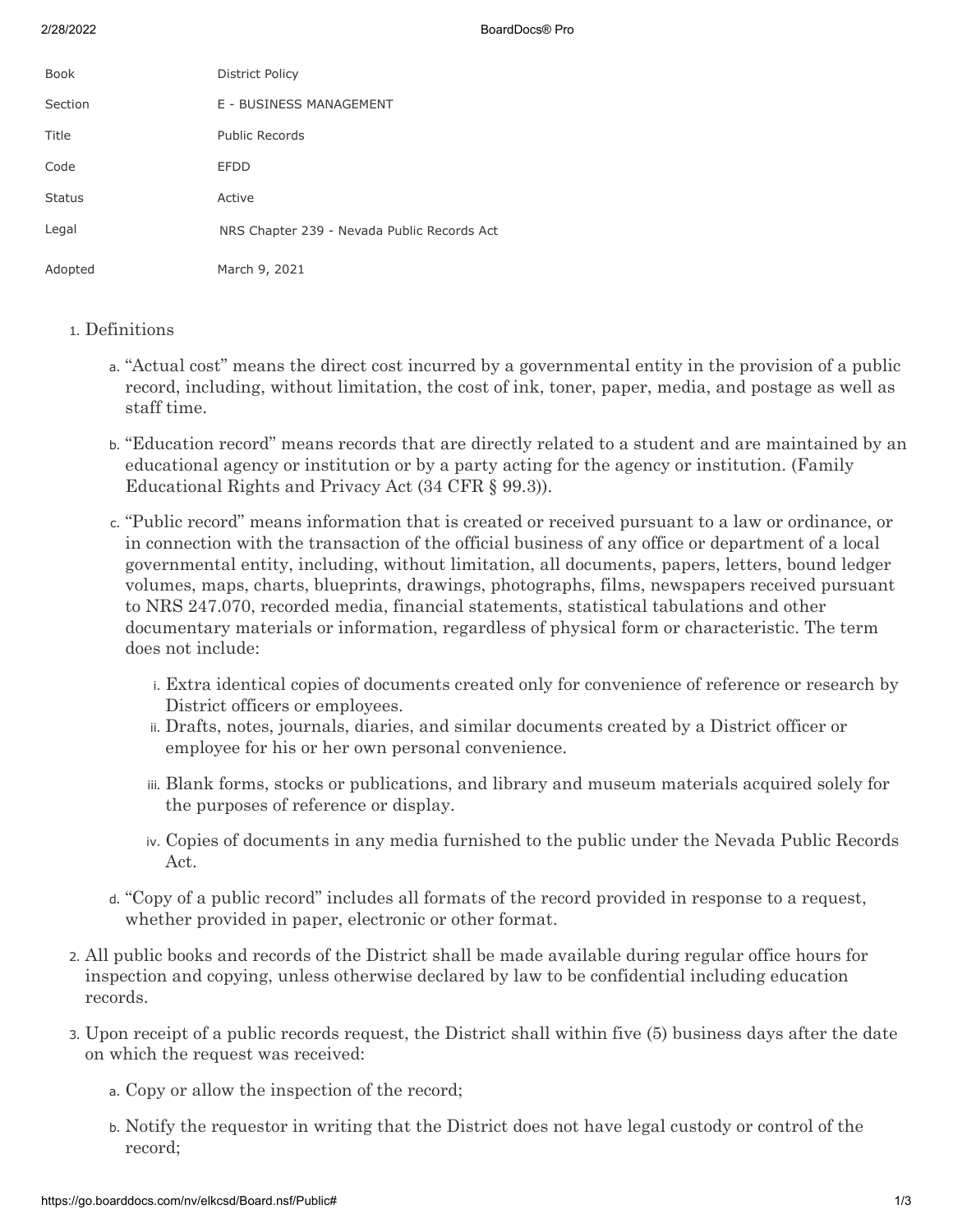## 2/28/2022 BoardDocs® Pro

- c. Notify the requestor in writing of the date and time when the record will be available if the District cannot make the record available within five (5) business days; or
- d. Notify the requestor that the record is confidential. Records that contain confidential information shall be provided if the confidential information can be redacted, deleted, or concealed from the portions of the records that are not confidential.
- 4. Only records that exist are considered public records. The District is not obligated to create a record, conduct research, analyze data, or answer written questions in response to a request for a copy of a public record.
- 5. A person may request a copy of a public record in any medium or format in which the public record is readily available. A request for a copy of a public record in a particular medium or format, if that medium or format is readily available, shall not be refused simply because a copy in a different medium or format has already been made or is preferred by the person making the copy.
- 6. The District shall:
	- a. Aid, to the extent practicable, any individual who is seeking access to public records including, but not limited to, explaining the provisions of this policy and the requirements of the Nevada Public Records Act;
	- b. Comply with state and federal laws and regulations related to public books and records; and
	- c. Interpret the provisions of this policy, and any associated regulations, in a manner that favors compliance with public records requests.
- 7. Requests to inspect or copy a public record shall be made to the Assistant to the Superintendent.
	- a. Requests may be made in writing or verbally. The District reserves the right to confirm and clarify requests prior to fulfilling the request.
	- b. Any questions or concerns regarding the propriety, sufficiency or confidentiality of a public records request shall be immediately forwarded to the Superintendent and District legal counsel.

## 8. Costs and Fees

- a. The District may charge a fee for providing a copy of a public record.
	- i. Fees shall not exceed the actual cost to provide public records.
	- ii. If the amount of staff time to collect, review for confidentiality, redact where necessary, and/or provide to the requester is less than two hours, the District will waive the fee. If the amount of staff time to collect, review for confidentiality, redact where necessary, and/or provide to the requester exceeds two hours, the amount charged shall be the actual cost or \$0.50 per page, *whichever is larger*.
- b. No fee shall be charged for providing a copy of a public record if a specific law or regulation requires the copy to be provided without charge.
- 9. Rights of Requesters. The rights of members of the public include, but are not limited to:
	- a. Prompt access to public records that are not confidential or otherwise excepted from disclosure;
	- b. Equal treatment among requesters, including accommodation in accordance with the Americans with Disabilities Act Amendments Act of 2008 (ADAAA) requirements; and